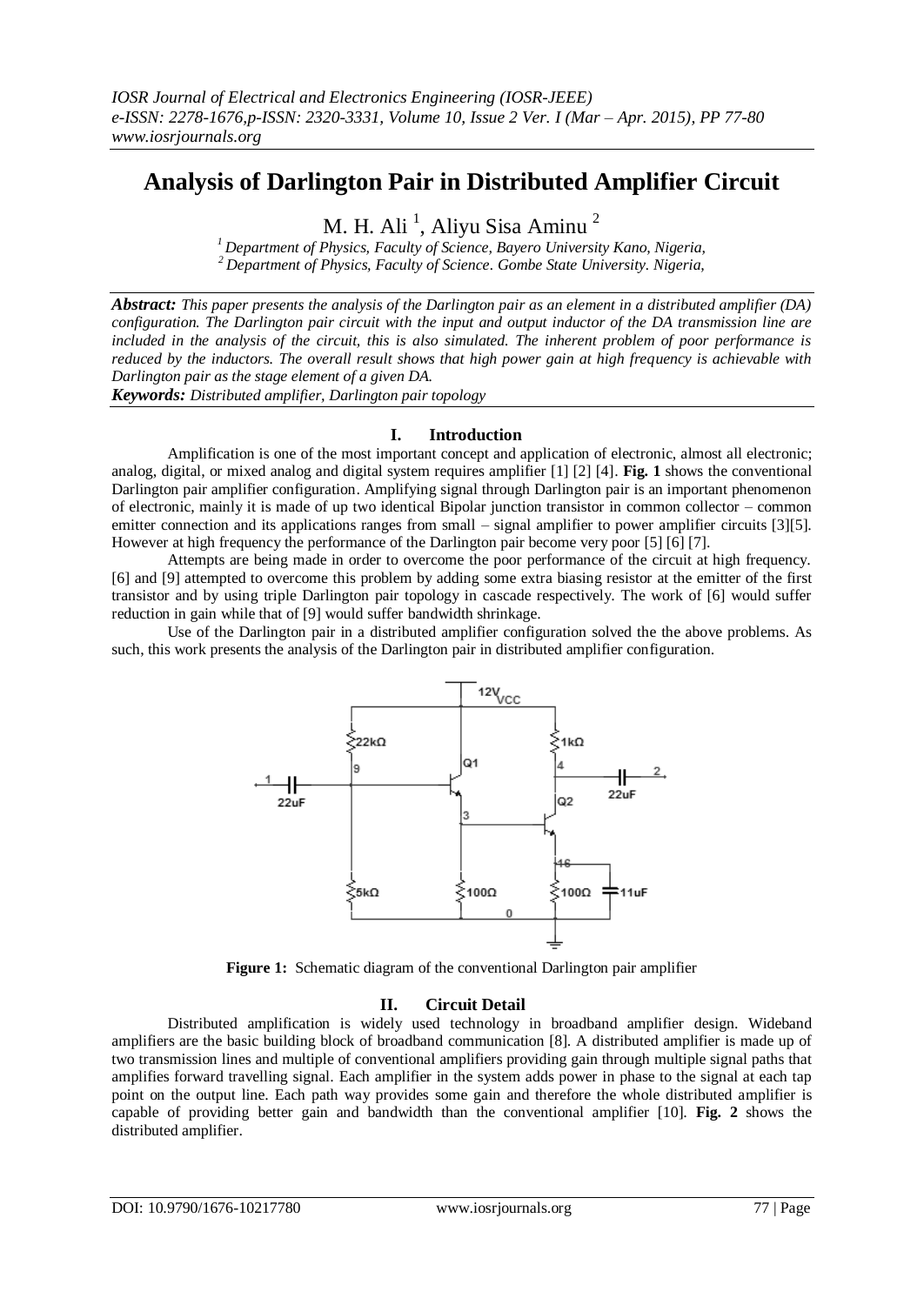

**Figure 2:** Schematic diagram of the distributed amplifier.

# **III. Circuit Analysis**

The circuit analysis is performed by replacing the transistor in the distributed circuit with its high frequency hybrid  $-\pi$  model of the BJT. **Fig. 3** shows the high frequency AC equivalent circuit of the distributed amplifier. From the AC equivalent circuit we write the current equation at the nodes  $V_1$ ,  $V_2$ ,  $V_3$ , and  $V_0$ . And we obtain equation  $(1)$ ,  $(2)$ ,  $(3)$  and  $(4)$ .



**Figure 3:** Ac Equivalent Circuit for the Proposed Distributed Amplifier

$$
\frac{v_1 - v_S}{z_S} + \frac{v_1 - v_2}{z_{C_1}} + \frac{v_1}{x_{C_\mu}} = 0
$$
\n(1)

$$
\frac{v_2 - v_3}{x_{c_\mu}} + \frac{v_2}{z_e} + g_m (V_2 - V_1) + \frac{v_2 - v_1}{z_{c_1}} = 0
$$
\n(2)

$$
\frac{v_3 - v_2}{x_{C_\mu}} + g_m V_2 + \frac{v_3 - v_0}{x_L} = 0
$$
\n(3)

$$
V_0 = \frac{R_C}{X_L - R_C} V_3
$$
 (4)  
Where

 $Z_S = R_S + X_L$   $Z_1 = r_1 / / X_{C_1}$   $Z_e = R_e / / r_1 / / X_{C_1}$   $X_L = i\omega L = SL$   $X_C = \frac{1}{i\omega L}$  $\frac{1}{\log C} = \frac{1}{\log C}$  $r_1 = r_{\pi}$   $C_1 = C_{\pi}$   $C_2 = C_{\pi}$ 

Using equation (1) through (4) the transfer function  $A_v$  of the circuit of **fig. 3** is found to be equation (5) where S is the frequency parameter:

$$
A_V = \frac{-SLR_{C}r_{\pi}[SC_{\mu}-g_{m}][SC_{\pi}r_{\pi}-g_{m}r_{\pi}-1]}{ABSLR_{C}[g_{m}-SC_{\mu}]+[S^{3}L^{2}C_{\mu}+S^{2}LC_{\mu}R_{C}+SL][SC_{\pi}r_{\pi}+g_{m}r_{\pi}+1][SL+R_{S}][SC_{\pi}+1]}}
$$
(5)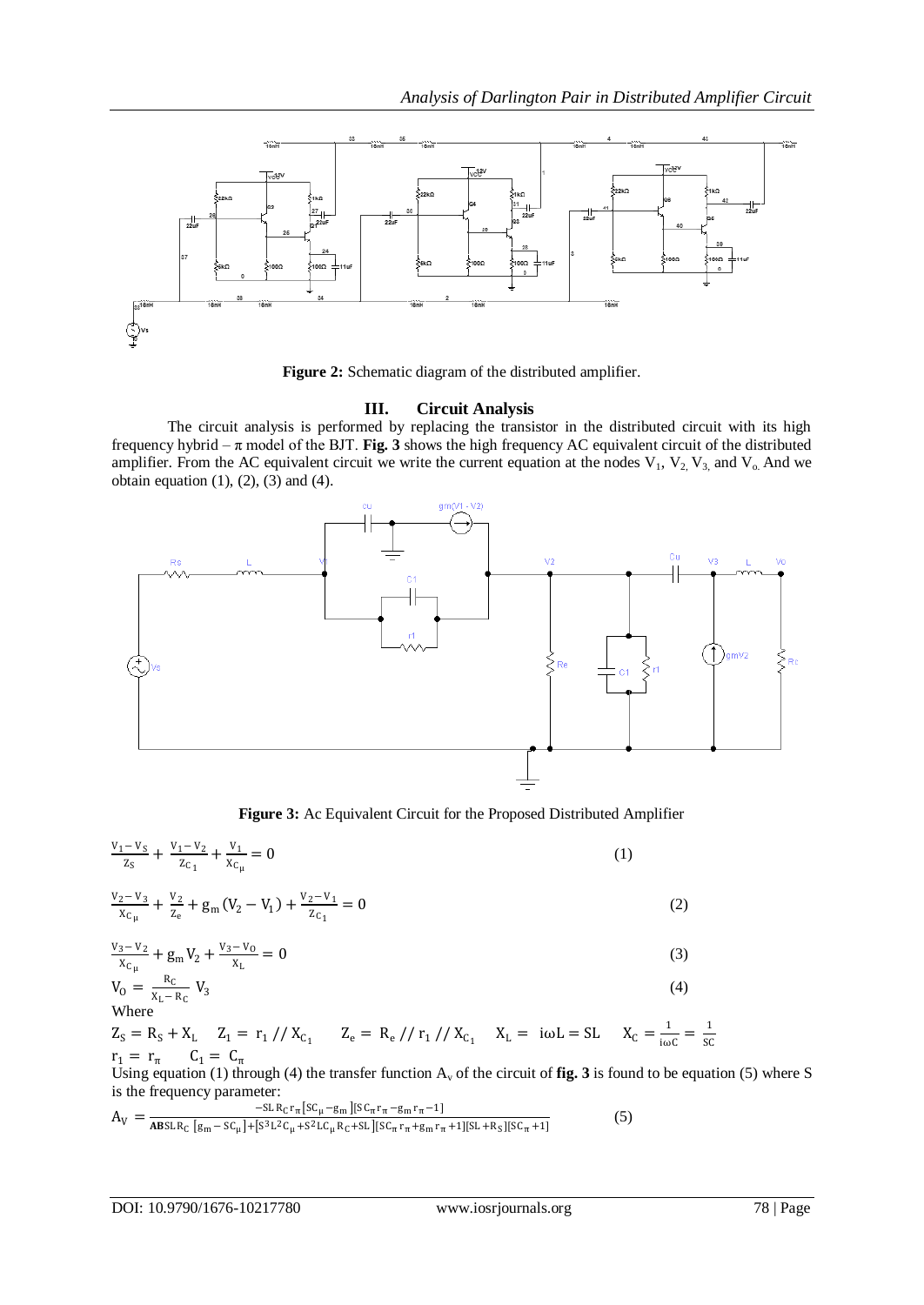$$
\begin{aligned}\n\mathbf{A} &= \frac{\left[2SC_{\mu}R_{e}r_{\pi} + SC_{\pi}R_{e}r_{\pi} + 2R_{e} + g_{m}R_{e}r_{\pi} + r_{\pi}\right]\left[S^{3}L^{2}C_{\mu} + S^{2}LC_{\mu}R_{C} + SL\right] - S^{2}LC_{\mu}R_{C}R_{e}r_{\pi}\left[g_{m} - SC_{\mu}\right]\left[SL + R_{S}\right]}{SLR_{C}R_{e}r_{\pi}\left[g_{m} - S_{\mu}\right]}\n\end{aligned}
$$
\n
$$
\mathbf{B} = 2S^{2}LC_{\pi} + S[2C_{\pi}R_{S}r_{\pi} + R_{S} + r_{\pi}]
$$

### **IV. Result**

The values of the components use for the analysis are shown in **Table 1.** The frequency response of the Darlington pair in the DA configuration that is characterized by the flat voltage gain and wide bandwidth for the simulation and the calculated result is shown in **fig. 4** and **5.** The maximum gain and bandwidth for the simulation was found to be 47dB and 237MHz respectively. The analysis result was obtain from **equation (5),**  the transfer function gain is shown in equation (6) and it is plotted using MATLAB R2010a, from the plot we obtain the gain and bandwidth for the analysis to be 229dB and 336MHz.

|  | Table 1: Component detail of the circuit analysis |  |  |  |  |  |
|--|---------------------------------------------------|--|--|--|--|--|
|--|---------------------------------------------------|--|--|--|--|--|

| component      | <b>Description</b>                    | <b>Value</b> | Unit          |
|----------------|---------------------------------------|--------------|---------------|
| $\mathbf{v}_c$ | Collector biasing resistance          |              | $K\Omega$     |
| K <sub>e</sub> | Emitter biasing resistance            | 100          | Ω             |
|                | Dynamic emitter resistance            | 300          | 77            |
|                | Dynamic emitter capacitance           |              | pF            |
| տո             | Collector base transition capacitance | 3.5          | pF            |
|                | Inductor                              | 16           | nH            |
| g <sub>m</sub> | Transconductance                      | 0.2          | $\Omega^{-1}$ |

If these values in **Table 1** are substituted in equation (5) we obtain the gain function to be:

$$
A_{V} = \frac{s^{3}(5.2 \times 10^{-12}) - s^{2}(7.6 \times 10^{-11}) + s(5.95)}{s^{6}(1.7 \times 10^{-38}) + s^{5}(2.6 \times 10^{-27}) + s^{4}(1.3 \times 10^{-16}) + s^{3}(7 \times 10^{-7}) + s^{2}(1.6 \times 10^{3}) + s(1.6 \times 10^{6}) + 4.1 \times 10^{5}}
$$
\n
$$
\begin{bmatrix}\n60 \\
60 \\
60\n\end{bmatrix}
$$
\n
$$
A_{V} = \frac{s^{3}(5.2 \times 10^{-12}) - s^{2}(7.6 \times 10^{-11}) + s(5.95)}{s^{6}(1.3 \times 10^{-7}) + s^{2}(1.6 \times 10^{3}) + s(1.6 \times 10^{6}) + 4.1 \times 10^{5}}
$$
\n
$$
\begin{bmatrix}\n60 \\
60 \\
60\n\end{bmatrix}
$$
\n
$$
A_{V} = \frac{s^{3}(5.2 \times 10^{-12}) - s^{2}(7.6 \times 10^{-11}) + s(5.95)}{s^{6}(1.3 \times 10^{-7}) + s^{2}(1.6 \times 10^{3}) + s(1.6 \times 10^{6}) + 4.1 \times 10^{5}}
$$
\n
$$
B_{V} = \frac{s^{6}(1.7 \times 10^{-38}) + s^{5}(2.6 \times 10^{-27}) + s^{4}(1.3 \times 10^{-16}) + s^{3}(7 \times 10^{-7}) + s^{2}(1.6 \times 10^{3}) + s(1.6 \times 10^{6}) + 4.1 \times 10^{5}}{s^{6}(1.6 \times 10^{6}) + 4.1 \times 10^{5}}
$$
\n
$$
B_{V} = \frac{s^{6}(1.7 \times 10^{-38}) + s^{5}(2.6 \times 10^{-27}) + s^{4}(1.3 \times 10^{-16}) + s^{3}(7 \times 10^{-7}) + s^{2}(1.6 \times 10^{3}) + s(1.6 \times 10^{6}) + 4.1 \times 10^{5}}{s^{6}(1.6 \times 10^{6}) + s^{6}(1.6 \times 10^{-6}) + s^{6
$$

**Figure 4:** Frequency Response of the Distributed Amplifier (Simulation)

 $\overline{a}$